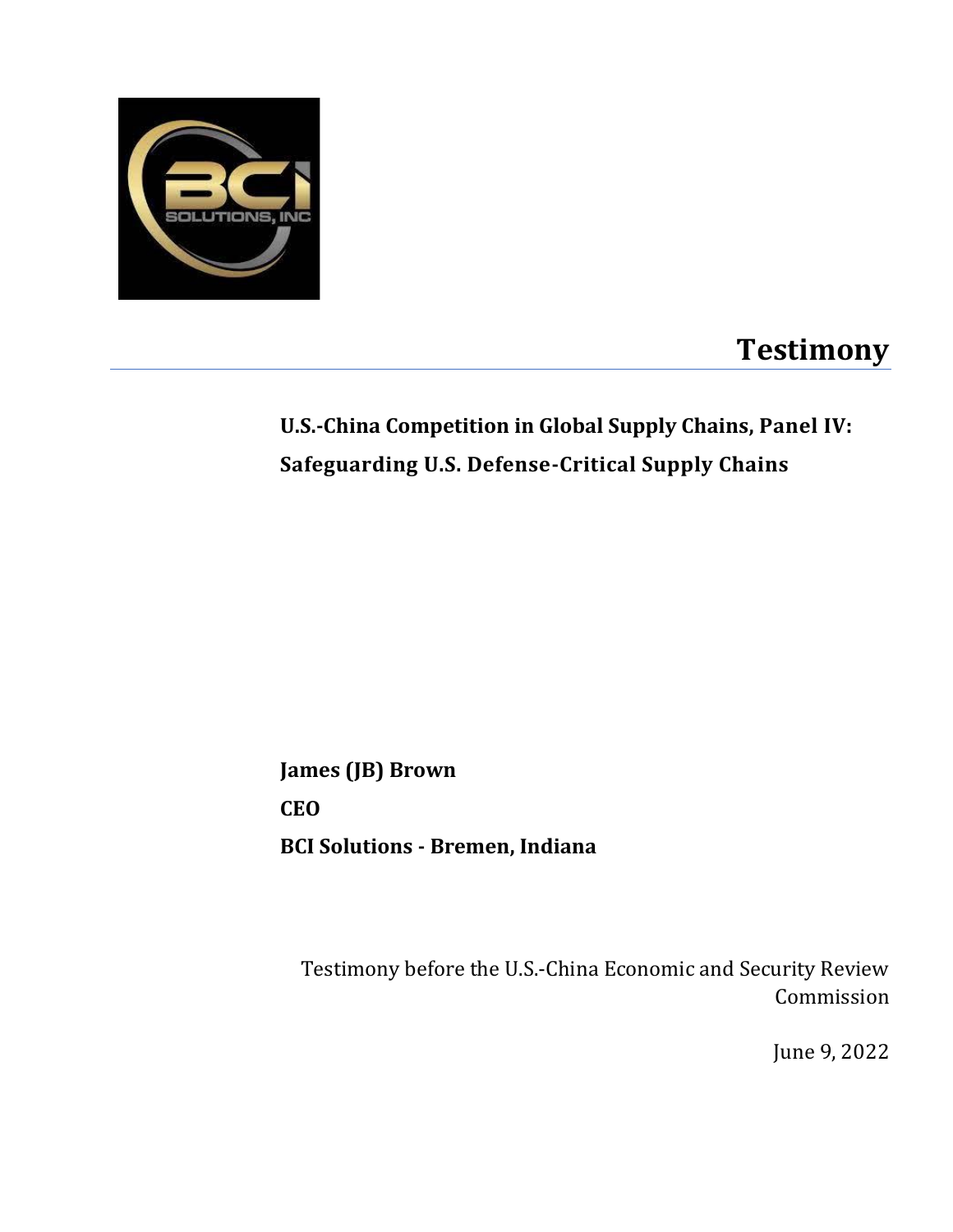Good afternoon, Commissioners Borochoff and Goodwin, other members of the Commission, and staff. Thank you for the invitation and opportunity to speak with you today. I apologize for not being able to testify in person. My testimony will focus on the importance of the U.S. metalcasting industry in providing key castings for our nation's national defense, and the challenges, vulnerabilities, and implications of our continued reliance on China as part of our critical supply chain.

I am JB Brown, CEO of BCI Solutions, Inc. in Bremen, Indiana. I am proud to be a fourth-generation Indiana metalcaster and small business owner. Our foundry was founded by my great-grandfather in 1939 and has been in continuous operation for over 80 years. My daughter, Jordan Brown, and my son, Ryan Topper, are part of our team and represent the 5th generation.

BCI is a ferrous foundry producing gray and ductile iron castings. We also operate our own machine shop and assembly division. Our team of over 200 associates manufactures an array of castings for heavy duty trucks, agricultural and healthcare equipment, valves and pipe fittings, pump components, compressors, lawn and garden equipment, as well as a variety of key parts for the U.S. Department of Defense found in military equipment.

#### **U.S. Metalcasting Industry**

The U.S. metalcasting industry remains critical to the U.S. economy, as 90 percent of all manufactured goods incorporate engineered castings. All major metals can be cast. The most common are iron, steel, aluminum, magnesium, zinc, titanium, and copper-based alloys. There are currently 1,725 metalcasting facilities operating in 49 states, <sup>1</sup> down from 2,620 plants in 2003. 2

Castings have thousands of applications. They are found in cars, trucks, planes, rail, transit, ships, all types of machinery, air conditioners, refrigerators, lawn mowers, power generation, medical devices, water infrastructure, home appliances, wind turbines, military equipment, oil and gas, mining equipment, and tractors – just to name a few. In short, castings represent a vital, yet basic, aspect of our everyday lives.

According to the American Foundry Society, our industry's trade association, the U.S. metalcasting industry contributes over 490,000 jobs and generates \$110.52 billion in economic output when considering the direct and indirect induced impacts, and provides \$10.59 billion in federal, state, and local taxes annually. It is comprised primarily of

<sup>&</sup>lt;sup>1</sup> Industry Outlook: Strong Sales Expected, Casting Source, Jan/Feb 2022, pg. 35.

<sup>2</sup> Steady Growth in Global Output, Metal Casting Design & Purchasing, Jan. 2015, pg. 26.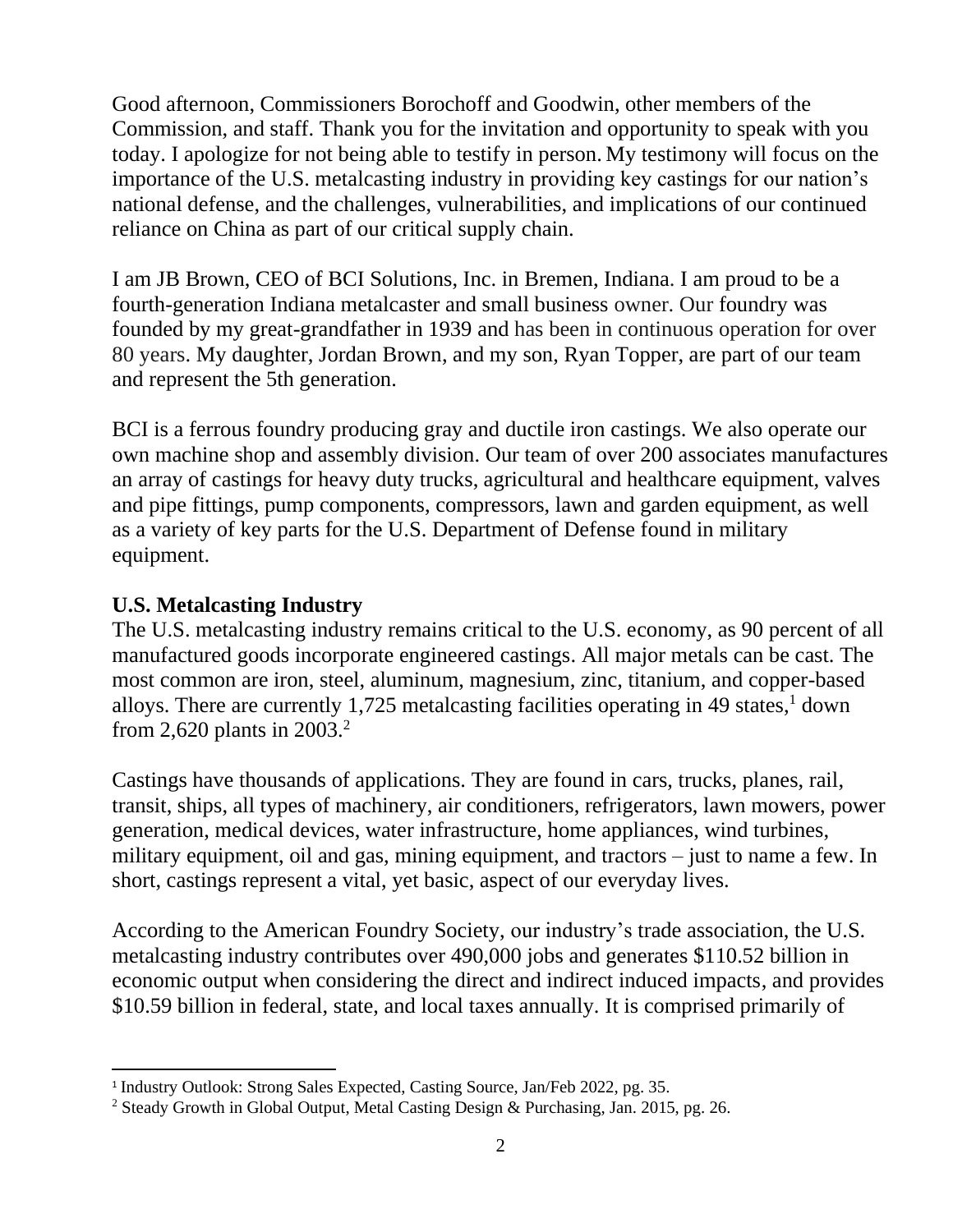small businesses, with nearly 80% of domestic metalcasters employing fewer than 100 workers. Many foundries are still family owned, such as my own.

#### **Growth of Chinese Manufacturing and Chinese Foundries**

Over 90,000 American manufacturing facilities have closed their doors since the late 1990s, according to the Economic Policy Institute<sup>3</sup>, eliminating millions of good-paying, middle-class jobs. China surpassed the United States as the world's largest manufacturing nation in 2010, and in 2019 held nearly 29 percent of global factory output, while the U.S. share had shrunk to 17 percent. 4 Imports have replaced domestic production throughout our supply chains, often from adversarial countries like China and Russia.

Since 2000, China has become the largest producer of metal castings. There are over 25,000 metalcasting facilities in China.<sup>5</sup> The China Foundry Association maintains that there are 14,000 iron foundries, 4,000 steel foundries, and 8,000 nonferrous foundries operating in China.

The world volume of casting production has fallen steadily by 6.4 percent since 2018, with a recorded production volume of 105.5 million metric tons in 2020. Despite this global decline, China's production has increased, maintaining the lead in 2020 with 51.95 million metric tons – nearly 49.2 percent of the world's production. India and the United States followed with a casting production of 11.31 and 9.75 million metric tons, respectively, that same year, with the U.S. showing a year-on-year decrease of 13.8 percent.<sup>6</sup>

The Chinese government continues to heavily subsidize its metals-related sectors through cash grants, preferential loans and directed credit, land use subsidies, subsidies for utilities, raw material price controls, and tax policies.

Chinese castings have continued to be priced 30 percent lower than U.S.-produced castings, despite the Section 301 tariffs being put in place on dozens and dozens of ferrous castings for past several years, and the increase in overall operating costs due to the pandemic. For years, U.S.-based companies have purchased from low-cost producers, primarily castings from China and broader Asia.

The pandemic has exposed a dangerous reliance on global suppliers for many consumer

<sup>&</sup>lt;sup>3</sup> "Free Trade is Killing American Manufacturing," Michael Collins. Industry Week, Nov. 23, 2020. See Appendix A - Volume of global casting production from 2018 to 2020.

<sup>&</sup>lt;sup>4</sup> "China Is the World's Manufacturing Superpower," Felix Richter. Statista. May 4, 2021. Link: <https://www.statista.com/chart/20858/top-10-countries-by-share-of-global-manufacturing-output/>

<sup>5</sup> China Foundry Association, Nov. 2021 – provided to the American Foundry Society.

<sup>6</sup> Published by [Statista,](https://www.statista.com/aboutus/our-research-commitment) April 26, 2022 - [https://www.statista.com/statistics/237526/casting-production](https://www.statista.com/statistics/237526/casting-production-worldwide-by-country/)[worldwide-by-country/.](https://www.statista.com/statistics/237526/casting-production-worldwide-by-country/)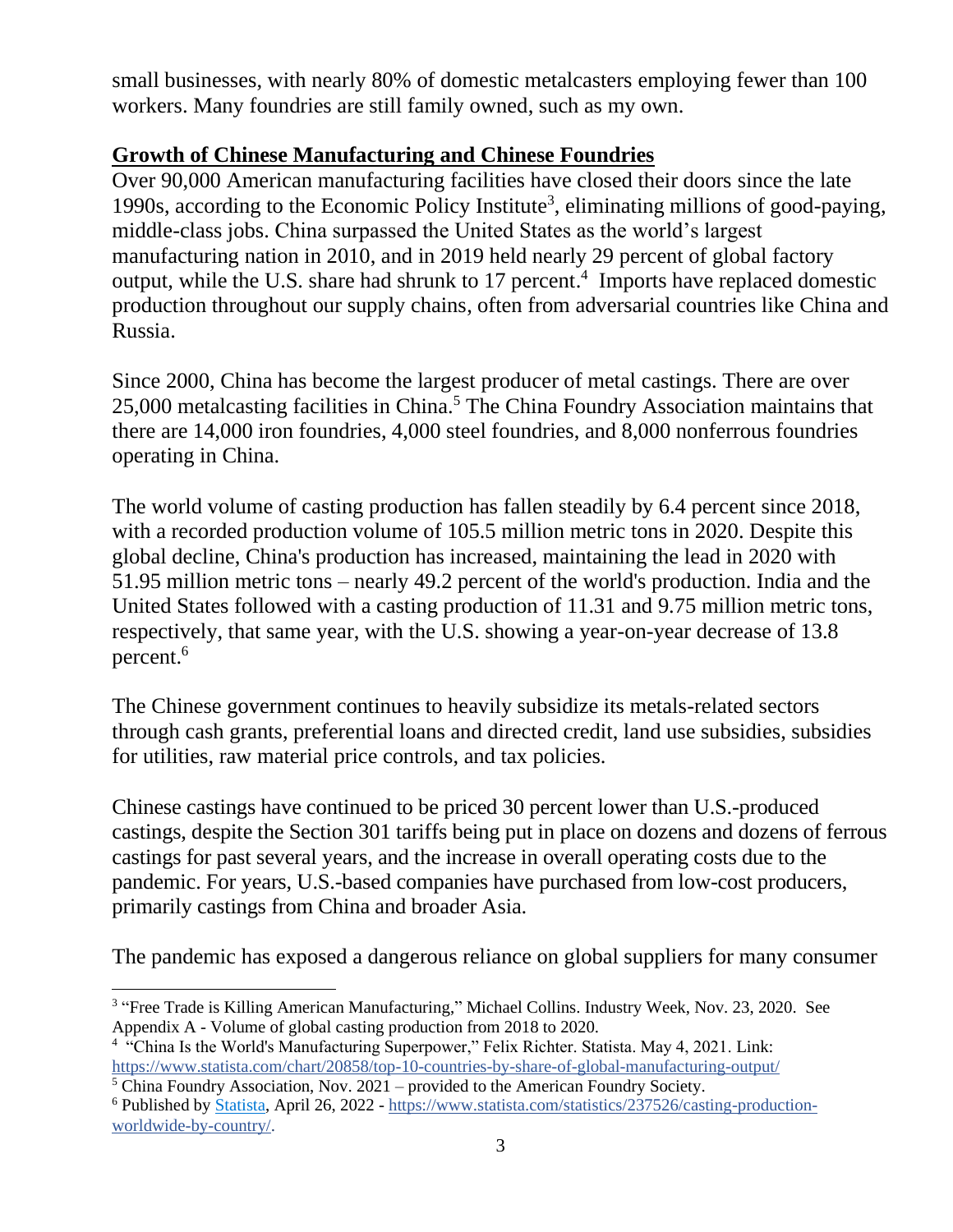and commercial products – revealing that the United States is ill-equipped to produce enough medicine, medical equipment, personal protective equipment, semiconductors, automobiles and parts, building materials, and consumer goods, let alone the quantities needed to address a future emergency. Decades of offshoring have contributed to the ongoing supply chain shortages and risks that continue to hinder the U.S. economy, especially for manufacturers and metalcasters.

#### **Defense & National Security**

Metal castings play an integral role in our national defense. All branches of the U.S. military are reliant on castings found in jet fighters, helicopters, ships, tanks, trucks, submarines, laser-guided missile systems, weapon systems, as well as other vital systems and equipment. Many of the castings we supply are contained in weapons being sent to Ukraine, including Javelin antitank weapons. Our company, BCI Solutions, supplies over 23 different types of machined complete ductile iron castings to AM General for the military Humvee brand vehicles as a Tier 2 supplier.

In February 2022, the U.S. Department of Defense (DoD) issued its report in response to last year's Executive Order 14017, Securing America's Supply Chains, which called for a comprehensive review of supply chains in critical sectors, including the defense industrial base (DIB). The DoD report, titled "Securing Defense-Critical Supply Chains," assesses supply chains in the DIB and sets out DoD's plan to align its priorities and capabilities to strengthen the industrial base and to establish a network of domestic and allied supply chains to meet national security needs.<sup>7</sup>

The DOD identified four types of technology and goods about which it is particularly concerned, including castings and forgings; kinetic capabilities such as missiles, hypersonic and directed-energy weapons; high-capacity batteries, especially those using lithium; and microelectronics.

Regarding castings and forgings, the Report attributes capability challenges in part "to the impacts of offshoring and waves of industry consolidation since the mid- $20<sup>th</sup>$  century."

It highlights concerns about how there is only one foundry that can produce the large titanium castings required for certain key defense systems, while China produces four times as much as the United States in terms of casting tonnage. The resulting erosion of the domestic market share and increased reliance on foreign sources could introduce national security vulnerabilities in addition to the general diminishment of U.S. technological innovation.

<sup>7</sup> "State of Competition within the Defense Industrial Base," Office of the Under Secretary of Defense for Acquisition and Sustainment (Feb. 2022), [available here.](http://media.defense.gov/2022/Feb/15/2002939087/-1/-1/1/STATE-OF-COMPETITION-WITHIN-THE-DEFENSE-INDUSTRIAL-BASE.PDF)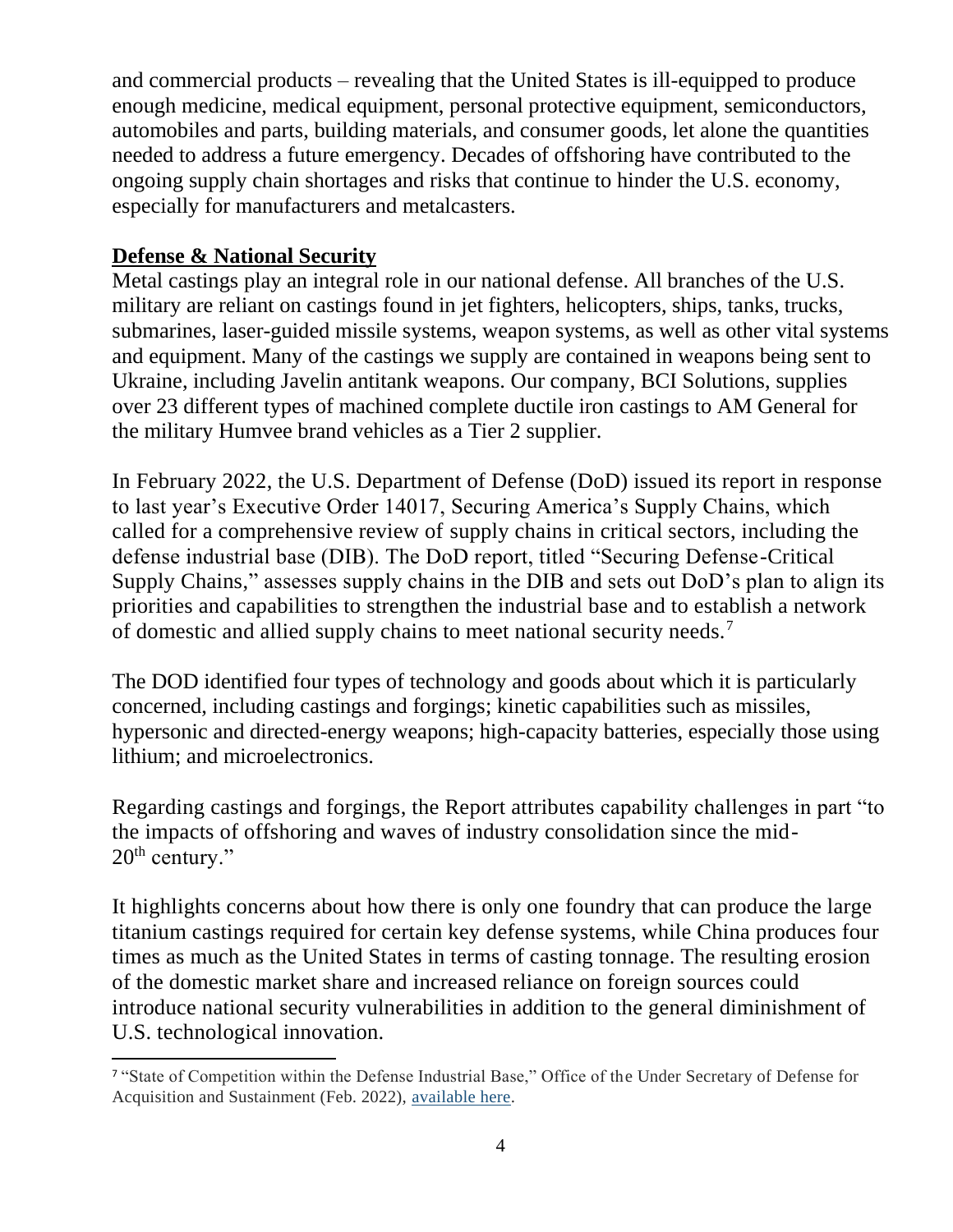DoD recommendations to address these offshoring and consolidation issues include:

- − Development of a cast and forged (C&F) strategy to "inform policy and investment decisions over the coming years," which would include, in part, expanding use of additive manufacturing and digital production capabilities.
- − Investment in the C&F industrial base. This investment will leverage DoD's overall C&F strategy to revitalize sub-tier supplier and workforce development and address procurements that optimize DIB synergies.
- − Identifying and developing allied and partner C&F capabilities. Through international coordination, DoD aims "to scope, develop, and implement plans to develop and coordinate C&F capabilities."

Our industry looks forward to working with the DoD and other key federal agencies on these recommendations to strengthen the U.S. metalcasting industry.

Disconcerting is the fact that that the number of small businesses in the U.S. defense industrial base shrank by more than 40% over the past decade. In fact, the DoD warned that if the trend continues, the country could lose an additional 15,000 suppliers over the next 10 years.<sup>8</sup>

One of the challenges as a Tier 2 supplier for the defense sector is that most foundries are small businesses. Reading through government procurement requirements for the manufacture of castings or components is more extensive than other customer relationships. These extra requirements to meet government contracts takes additional staff time, more documentation, and more effort to fulfill. Foundries that sell to the U.S. military also need to comply with a cybersecurity certification process. Some foundries are overwhelmed with the risk management expertise required and financial resources to achieve the levels of the cybersecurity compliance. These stringent requirements are not something that some small foundries would be willing to undertake.

#### **Critical Materials and Rare Earth Elements**

One of the questions that was asked is about dependency on China for materials and chemicals that go into the casting process. To me, this is one of the most critical questions that manufacturers need to know the answer.

Unfortunately, we remain more dependent than ever in the manufacturing sector in securing strategic and critical materials and components from China. In 2019, China was responsible for 80 percent of rare earths imports into the U.S., according to the U.S.

<sup>&</sup>lt;sup>8</sup> "Hicks says DOD will take 'meaningful action' to remove barriers for small contractors," John Hewitt Jones. FedScoop, Sept 21, 2021.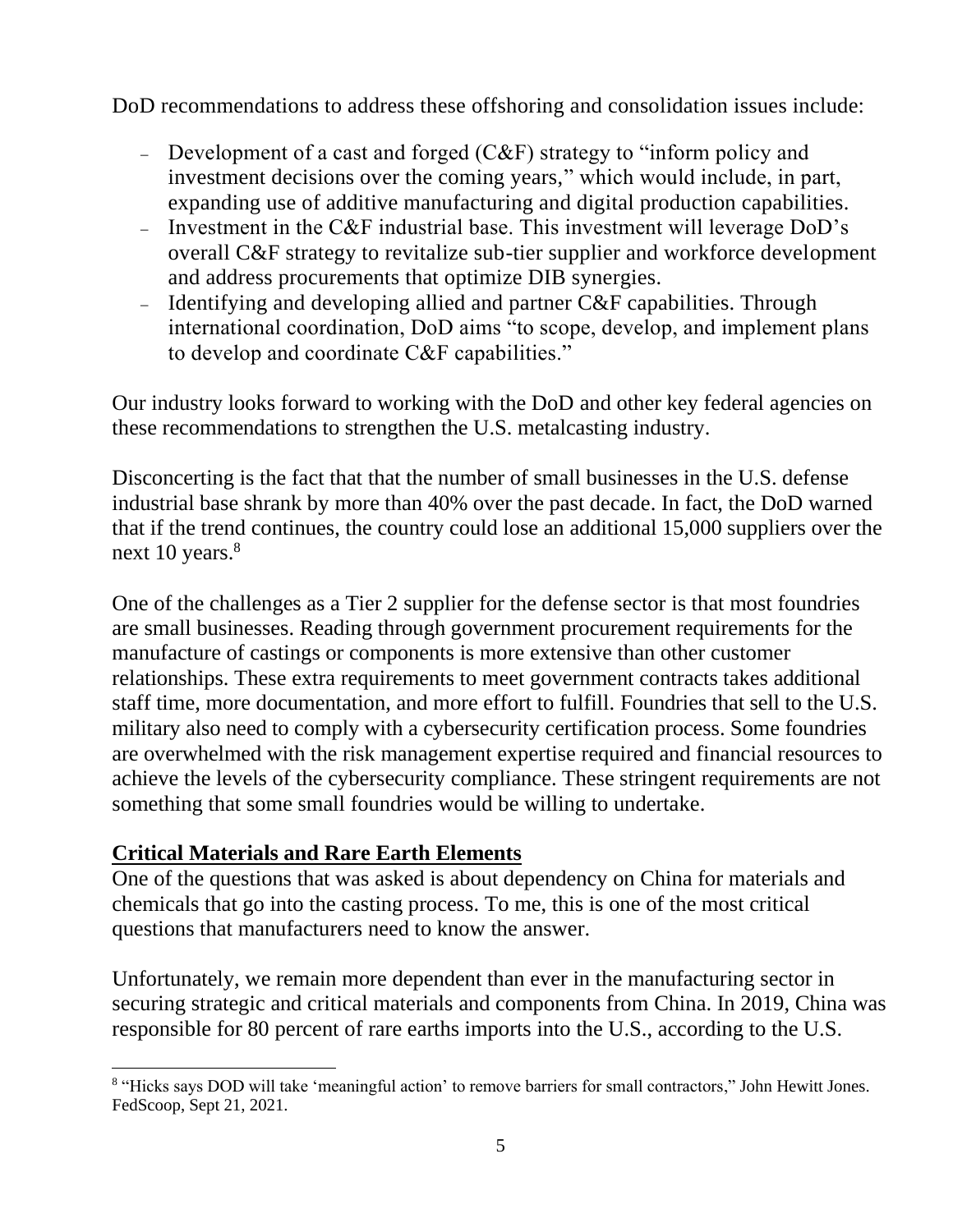Geological Survey. The U.S. went from a position of global dominance in rare earth element (REE) supplies in the 1990s to a heavy dependency on China within 10 years. They are essential for electric motors, military hardware, smartphones, and many other products and industrial processes — and demand for them is expected to increase dramatically in the next 20 years.

Extracting, processing, and refining the rare earths elements pose a range of technical and environmental issues. Domestic efforts to extract rare earths are taking place in states including Wyoming, Texas and California, but the recent past provides cautionary tales. In 2002, after the only major U.S. REE supplier, California's Mountain Pass mining company, went bankrupt, the federal government and U.S. manufacturers began sourcing REEs from foreign countries. Molycorp, which reopened the Mountain Pass mine in the early 2000s, only to go bankrupt in 2015. MP Materials bought the mine and restarted production in 2017. It is our understanding that the company is expanding its facilities, including a restoration of domestic refining capability at Mountain Pass by next year.

On March 31, President Biden ordered the U.S. secretary of defense to "create, maintain, protect, expand, or restore" domestic production of critical minerals such as lithium, nickel, cobalt, graphite, and manganese. The IEA recently estimated that demand for these five minerals and rare earth elements will grow ten times by 2040 in a baseline scenario based on current government policies — and by 30 times in a scenario with more aggressive policies.

Ferrous foundries require REEs in the metalcasting process. The foundry industry uses rare earths and minerals, scrap metal, and pig iron to produce castings. **If we are unable to obtain these materials in the quantities needed, BCI would not be able to meet that demand, especially if an increase were to be requested at this moment.** For certain materials, we are limited to the amounts that we ordered last year due to ongoing supply chain issues which I describe below.

Currently, magnesium silicon prices are at an all-time high and world supplies are very tight. The sole-source U.S. supplier, US Magnesium, put in place a force majeure since October due to equipment failure, which is still in effect. Prior to the Russian invasion of Ukraine, we were using Ukraine as our silicon supplier. We have had excellent material with good pricing from India, but the logistics have been the issue. We used to get magnesium silicon shipped within 5-6 weeks. Now it is taking five months at a minimum for delivery. A number of foundries are purchasing their magnesium silicon from China and Brazil.

Pig iron continues to be a major sourcing issue for gray and ductile iron foundries since Russia and Ukraine were top suppliers of pig iron. Most American gray and ductile iron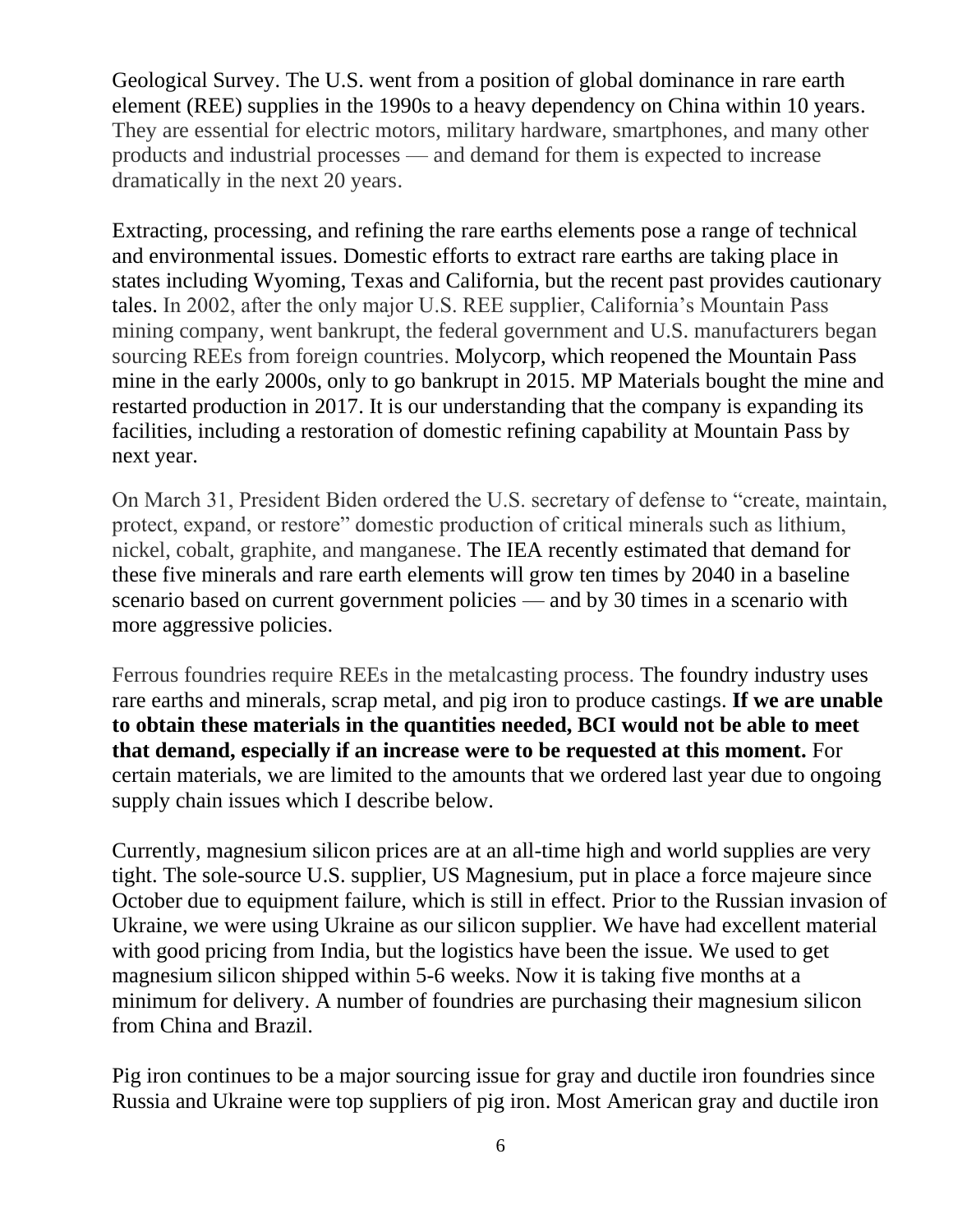foundries utilizing pig iron were sourcing it from Ukraine. Effectively 50% of the global supply of pig iron, both basic and nodular, has been affected.

Supplies are now coming from Brazil, Turkey, and Canada. Mills in China, Japan, and the United Arab Emirates have started offering pig iron. China remains the largest producer of pig iron – until recently they were domestic consumers and were not exporting pig iron in large quantities.

Meanwhile, prices for pig iron have increased from \$400 net ton (NT) to now \$1,200/NT. I don't believe there are any domestic sources of nodular grade pig iron. If iron ore were mined domestically and desulphurized further, the U.S. would have a potential for domestic supply. American steel companies using blast furnaces typically use their molten iron to make finished steel, rather than sell pig iron to their competitors or U.S. foundries.

Cost increases across the board are staggering for other materials as well. Nickel that was \$7.00/lb is now \$15/lb. Silicon carbide that was \$800/NT is now \$1,500/NT.

Additionally, here is an overview of additional metals and minerals used by ferrous foundries, as well as their sourcing (China is a critical source of several of these commodities):

| <b>Commodity</b>                            | <b>Major Import Sources</b>                                |
|---------------------------------------------|------------------------------------------------------------|
| <b>Chromium</b><br>$\blacksquare$           | Russia is the primary source, along with South Africa,     |
|                                             | Mexico, Kazakhstan                                         |
| <b>Fluorspar</b><br>$\blacksquare$          | Mexico, Vietnam, South Africa, Canada                      |
| Graphite<br>$\blacksquare$                  | China is the primary source of the material. Also, Mexico, |
|                                             | Canada, and India.                                         |
| <b>Magnesium</b><br>$\blacksquare$          | China is the primary source of the material. Other         |
| (metal compounds)                           | countries include Russia, Israel, Kazakhstan, Ukraine,     |
|                                             | Brazil, Turkey.                                            |
| <b>Manganese</b>                            | Gabon, South Africa, Australia, and Georgia.               |
| Rare earth elements group<br>$\blacksquare$ | China is the primary source of the material. Other         |
|                                             | countries include Estonia, Malaysia, and Japan.            |
| <b>Strontium</b>                            | Mexico, Germany, and China.                                |
| <b>Tin</b>                                  | Indonesia, Peru, Malaysia, and Bolivia.                    |

#### **Energy Security**

Three months into the war in Ukraine, the outlook for oil supply and demand remains uncertain. The timing of the resolution of the conflict is unclear and both consumers and investors are being buffeted by price volatility. Metalcasting is among the most energyintensive industries in the United States. The heating and melting of metals consume large amounts of energy, accounting for about 55% of the total energy used. Moldmaking, core-making, heat treatment and post-cast operations use significant energy as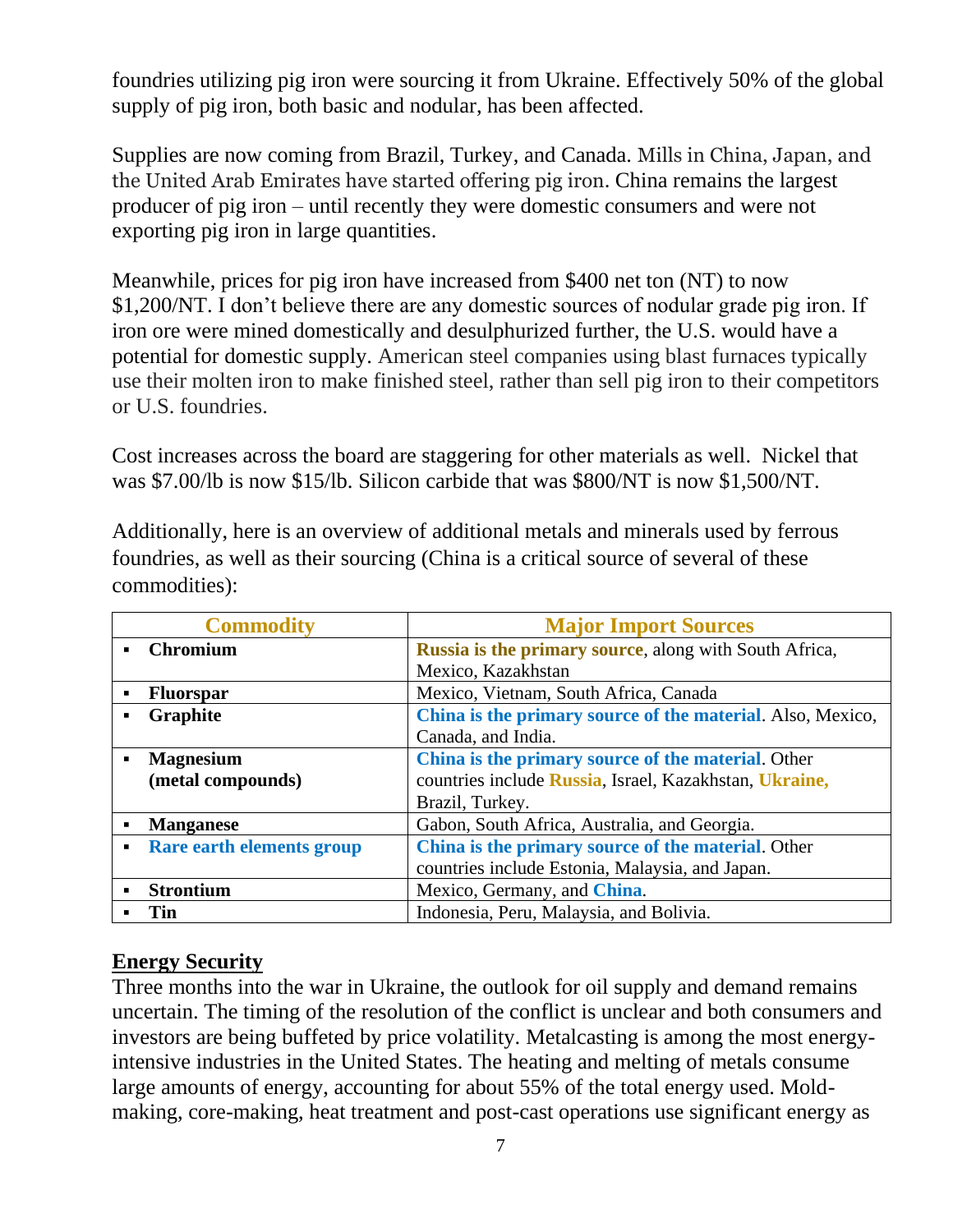well.

Compared to other foundry sectors, energy costs are typically higher for iron foundries such as BCI. Most iron casting work is done at temperatures up to 2850° F, with subsequent heat treating done at up to 1900°F. The melt temperature is much higher for gray and ductile iron compared to non-ferrous metals.

Today, energy costs are again at the forefront of U.S. metalcasters' concerns, with oil prices at a record high, dwindling domestic natural gas supplies pushing up the cost of a major energy component for many plants, and the once-reliable electricity network in increasing jeopardy.

The IEA warned in its latest monthly oil market report released June 15 that the market may loosen up later this year, but producers could face fresh challenges to keep up with rising consumer use in 2023 as sanctions squeeze Russian supply, Chinese demand returns from pandemic restrictions, and oil-producing nations face limits on output increases.<sup>9</sup>

Furthermore, there is less U.S. and Canadian refining capacity today than there was before the pandemic, as some refineries have closed permanently, and others are being converted to refine renewable fuels rather than crude oil.

As temperatures rise ahead of what forecasters say will be a hotter-than-normal summer, electricity experts and officials are warning that states may not have enough power to meet demand in the coming months. This is problematic for foundries given furnaces require a constant power supply to maintain the standard temperatures necessary to melt iron in large quantities. A power failure would result in production being stalled, materials wasted, and equipment damaged.

Metalcasters risk losing their global energy advantage if prices continue to rise and exacerbate supply chain constraints. Increasing energy production and mining critical minerals here at home is the way we can drive down energy costs, lower inflation, support our allies, and make manufacturers in America more competitive in the global marketplace.

#### **Recommendations**

Our reliance on China as a supplier remains high. The time to address the supply chain threat and risk to our nation's national security and military readiness is now, not after a major incident. I would now like to address recommendations to this Commission with suggestions from myself and some of my peers.

<sup>9</sup> The International Energy Agency, Oil Market Report – June 15, 2022 - [https://www.iea.org/reports/oil-market-report-june-](https://www.iea.org/reports/oil-market-report-june-2022)[2022](https://www.iea.org/reports/oil-market-report-june-2022)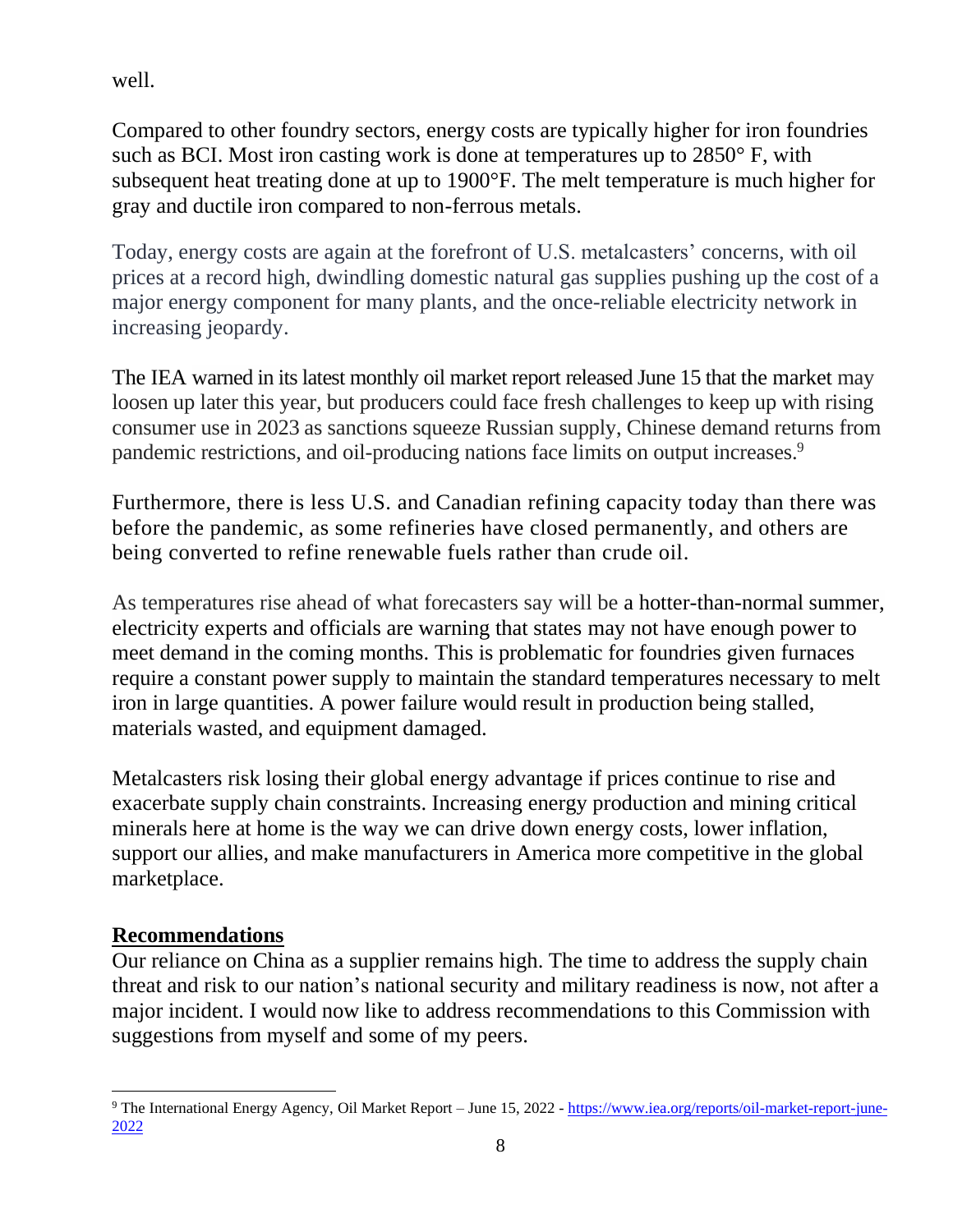- − **Production and Processing of Critical Minerals and Materials in the U.S.** The U.S. faces a shortage of minerals, materials, and processing capacity to support key sectors of the economy and the clean energy transition. It can take at least a decade to get a new American mine operation permitted. Materials such as copper, cobalt, nickel, lithium, graphite and zinc are essential for renewable technologies and metalcasters. However, the mining and processing are dominated by China and other nations. In 2021, the United States produced just 6 percent of the global copper supply, 0.4 percent of global cobalt supplies, 0.67 percent of the world's nickel, 0 percent of global graphite supply, and about 5.7 percent of the world's zinc.
- − **Institute More Efficient Permitting Processes** Project delays related to both infrastructure and the energy transition hurt our nation. America's system for permitting the development of projects is broken. Projects of all kinds — renewables, electricity transmission, critical mineral mining, oil and natural gas, and pipelines — face extensive delays and can even be halted due to unnecessarily lengthy reviews and associated litigation. There is no reason that permitting a mine in the United States should take five times longer than it does in Canada or Australia.
- − **Implement Tax Credits & Changes to Tax Code to Promote Automation and Energy Efficiency** – Urge Congress to provide additional incentives to bolster the integration of additive manufacturing technologies in metalcasting, automation, and energy efficiency. That could be in the form of grants or tax credits. Our industry has significant opportunities to be more energy efficient, such as increasing yield or reducing machine idle time. It takes extra staff time and possibly new equipment to make those gains, but the payback will be fast.
- − **Promote Reliable Domestic Energy Production and Infrastructure Development to Enhance Energy Security** – Urge Congress and the Administration to reverse obstacles to domestic oil and natural gas leasing and work to build a reliable power grid. That starts with approving responsible exploration and production, supporting sustainable permitting, and quickly building out more energy infrastructure, including electric vehicle charging and pipelines. Foundries produce crucial castings for the oil, gas and renewable energy sectors, as well as for the electric grid and hydroelectric dams.
- − **Trade Enforcement** Strengthen and aggressively enforce U.S. antidumping and countervailing duty laws, ensure adequate resources for the agencies responsible for enforcing these trade laws, and work to address transshipment, circumvention, and evasion of trade remedy orders. BCI Solutions supports strengthening trade enforcement tools to ensure that our efforts to secure critical supply chains are not undermined by unfair trade practices from China, Russia, and other countries. Specifically, we urge Congress to pass the Eliminating Global Market Distortions to Protect American Jobs Act (H.R. 6121/S. 1187) which would update and modernize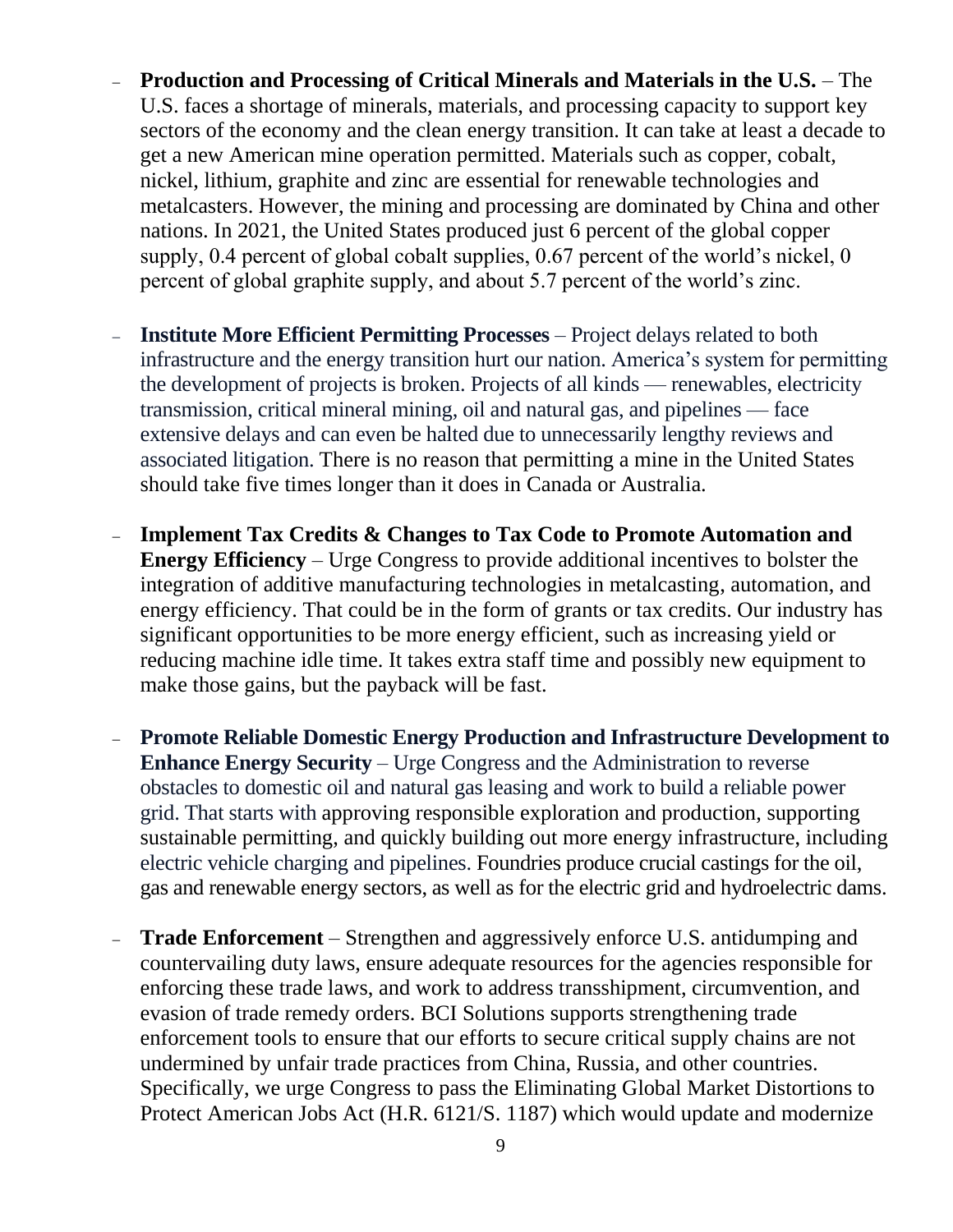U.S. trade laws to ensure that domestic industries are able to pursue and rely upon remedies to address new and evolving unfair trade practice.

− **Maintain Section 301 Tariffs** – For decades, the Chinese government has led an effort to dominate global industries through predatory trade practices, from using subsidies, intellectual property theft and forced technology transfers, to lax environmental and labor practices. The tariffs aimed to level the playing field for American manufacturers and workers. I urge the Administration to maintain the Section 301 tariffs on metal castings.

It was disappointed to see the Administration's recent decision to allow solar components from Cambodia, Malaysia, Thailand, and Vietnam to be imported into the U.S. duty-free for two years, regardless of whether they contain Chineseproduced parts that are subject to U.S. tariffs. This sends a clear message to our foreign adversaries that our trade enforcement laws will not be upheld.

− **Strengthening U.S. Investments in Critical Industries** – Congress should prioritize funding to strengthen domestic semiconductor manufacturing and other federal assistance as outlined in the CHIPS Act. Metalcasters supply key castings to a wide range of sectors where semiconductor chips play a central role including in their products, including military equipment, cars, buses, trains, planes, appliances, tractors, motorcycles, and machinery. Forecasts for North American automotive production dropped in June as semiconductor shortages continue to drag on the industry, meaning fewer casting orders for foundries in 2022.

#### **Conclusion**

Thank you for the opportunity to express the concerns of U.S. foundries and small businesses regarding the threat that China continues to pose to our industry and the U.S. supply chain. I welcome your questions.